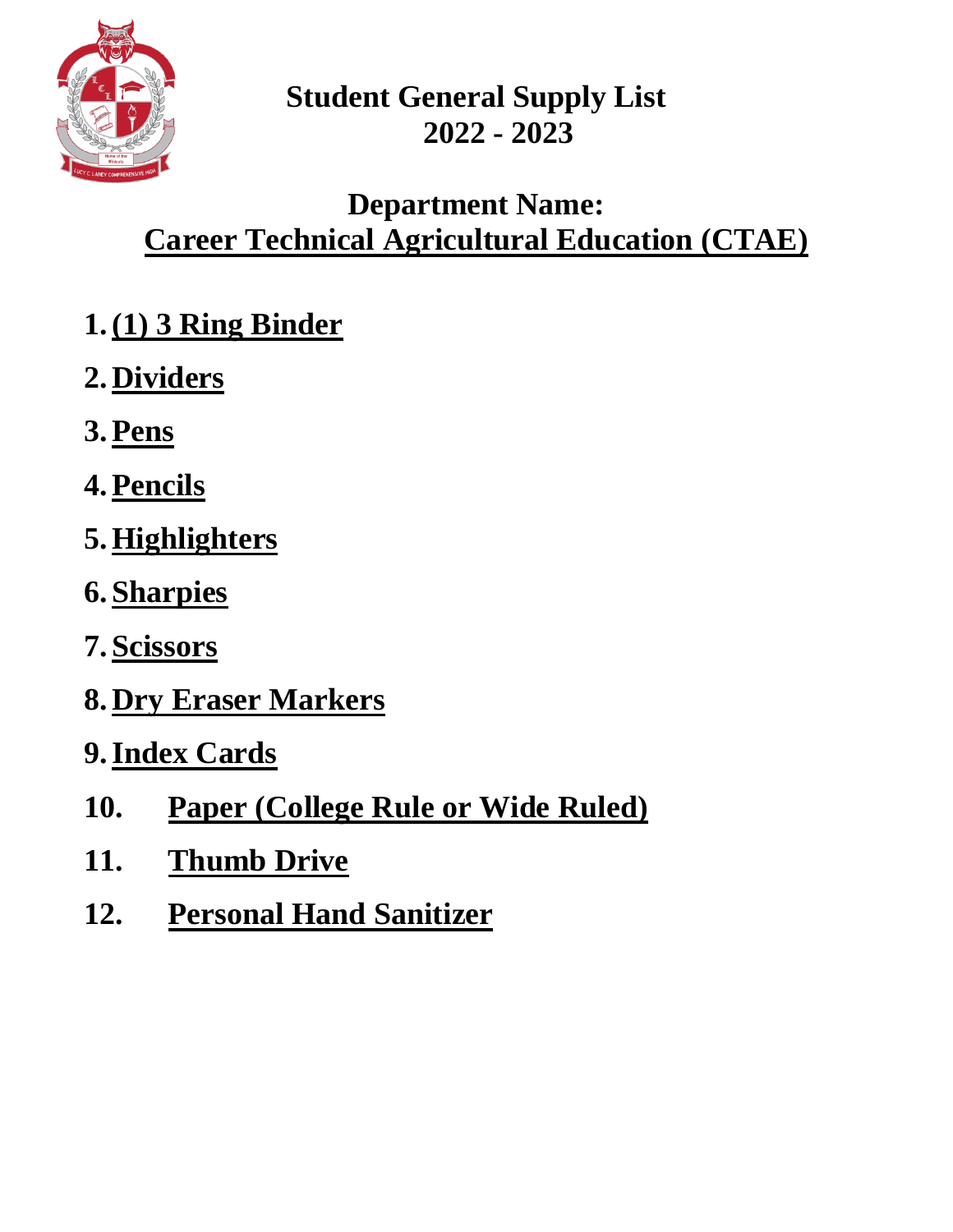

# **Department Name: English Language Arts (ELA)**

- **1.(1) 3 Ring Binder**
- **2. Dividers**
- **3.Pens**
- **4.Pencils**
- **5.Highlighters**
- **6.Index Cards**
- **7.Paper (College Rule or Wide Ruled)**
- **8.Thumb Drive**
- **9.Personal Hand Sanitizer**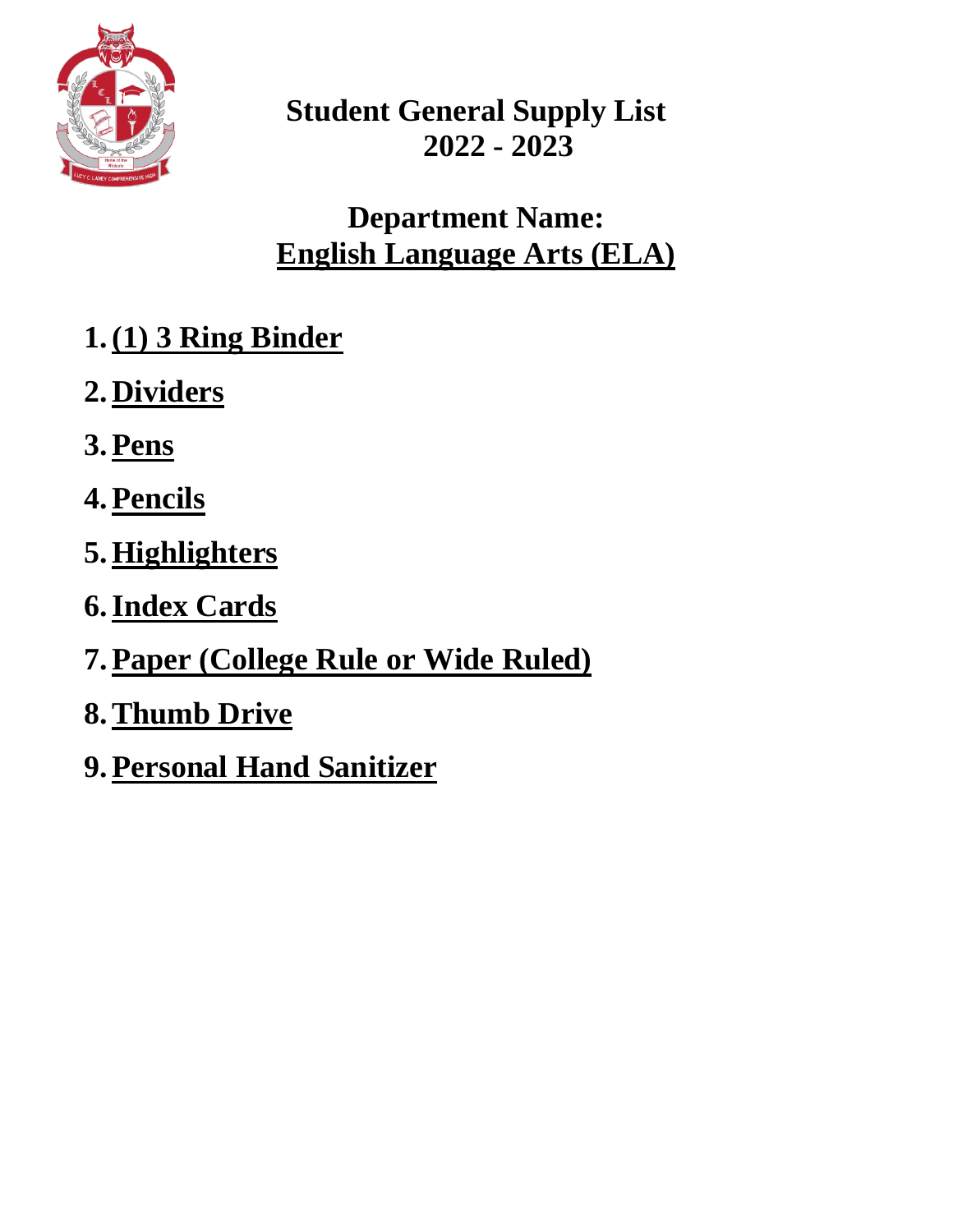

# **Department Name: Fine Arts**

- **1.(1) 3 Ring Binder**
- **2.(1) Sketchbook at least 8 ½ x 11**
- **3.(1) Subject Notebook**
- **4. Ruler 12"**
- **5.Protractor**
- **6.Pencils**
- **7.Pencil Sharpener**
- **8. Sheet Protectors**
- **9.Highlighters**
- **10. Index Cards**
- **11. Paper (College Rule or Wide Ruled)**
- **12. Personal Hand Sanitizer**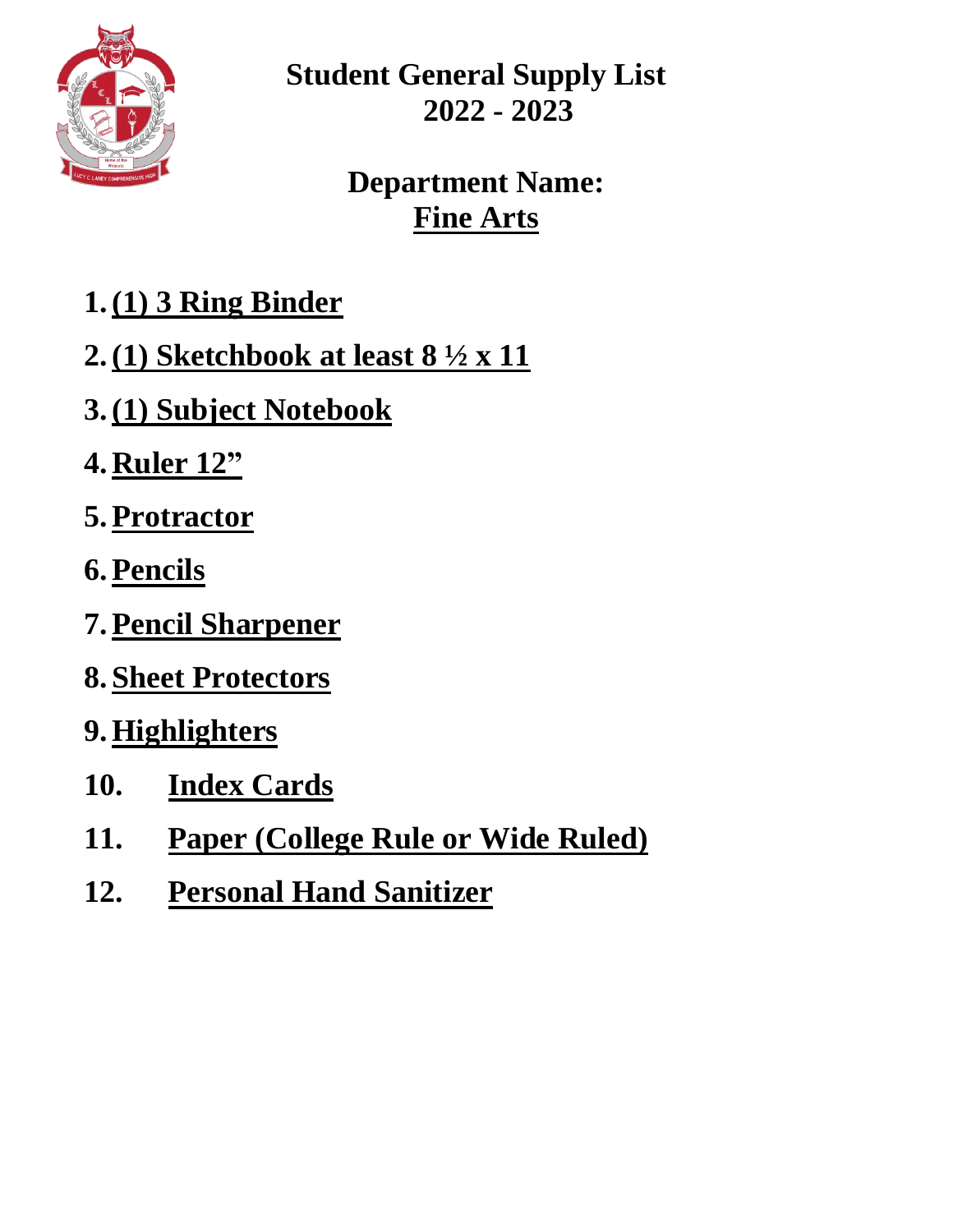

> **Department Name: Foreign Language**

- **1.(1) 3 Ring Binder**
- **2. Dividers**
- **3.Pens**
- **4.Pencils**
- **5.Highlighters**
- **6.Index Cards**
- **7.Paper (College Rule or Wide Ruled)**
- **8. Spanish Dictionary**
- **9.Personal Hand Sanitizer**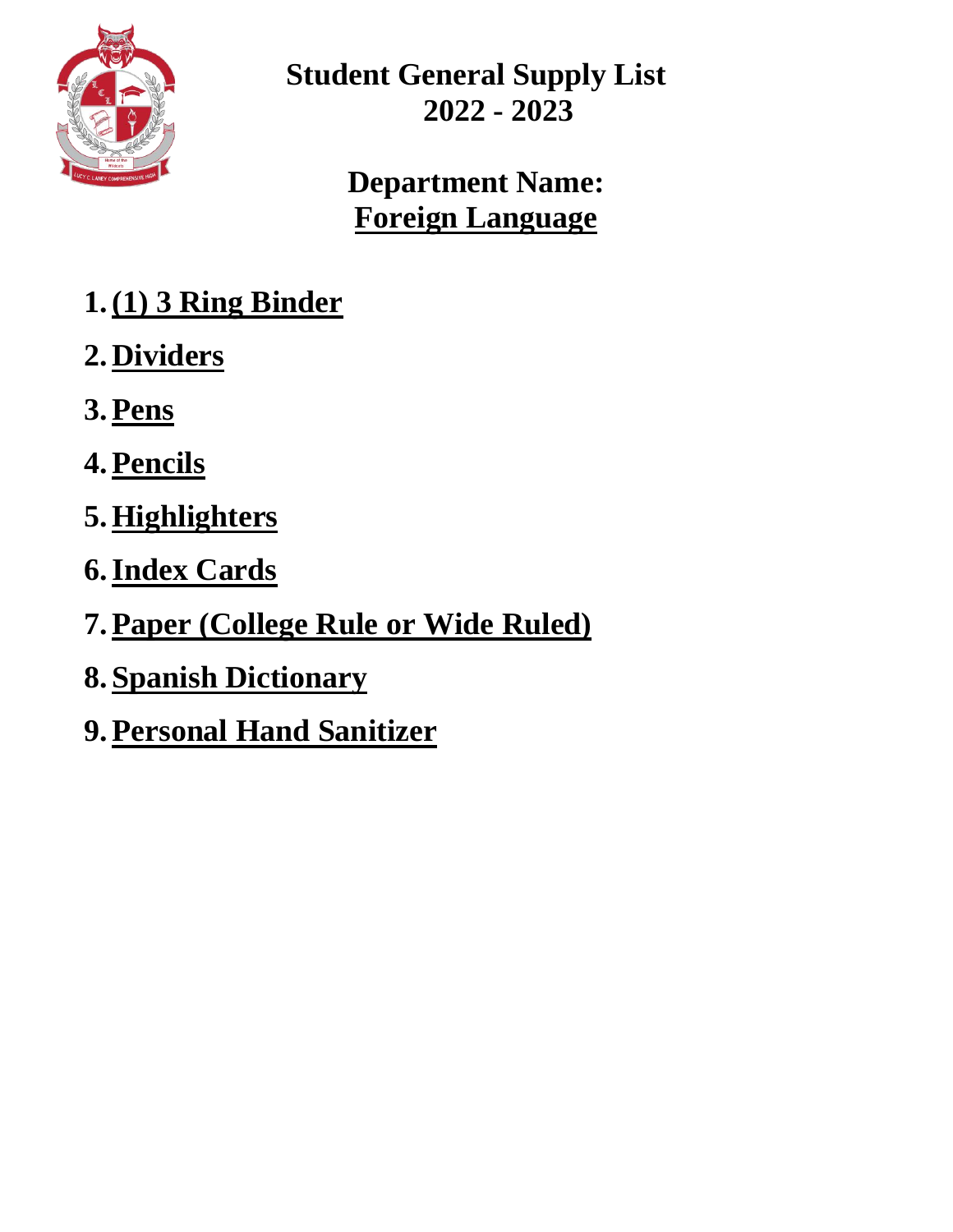

#### **Department Name: Mathematics**

- **1. (1) 3 Ring Binder**
- **2. Pencils**
- **3. (1) Composition Notebook**
- **4. Paper (College Rule or Wide Ruled)**
- **5. Colored Pencils**
- **6. Highlighters (3 Different Colors)**
- **7. Markers**
- **8. Graphing Compass**
- **9. Graph Paper**
- **10.Sticky (Post-It) Notes**
- **11.(2) Packs of 3x5 Notecards (any color)**
- **12.Dividers**
- **13.Sheet Protectors**
- **14.Tissue**
- **15.Personal Hand Sanitizer**
- **16.Calculator:**
	- **a. Graphing:** 
		- **i. TI-84 Plus / TI-84 Plus CE: Algebra 1, Algebra 2, Geometry, AP Statistics)**
		- **ii. TI-NSpire: Pre-Calculus, AP Calculus**
	- **b. Scientific Calculator: Casio 115-ES Plus**







**TI-84 Plus / TI-84 Plus CE TI-NSpire Casio 115-ES Plus**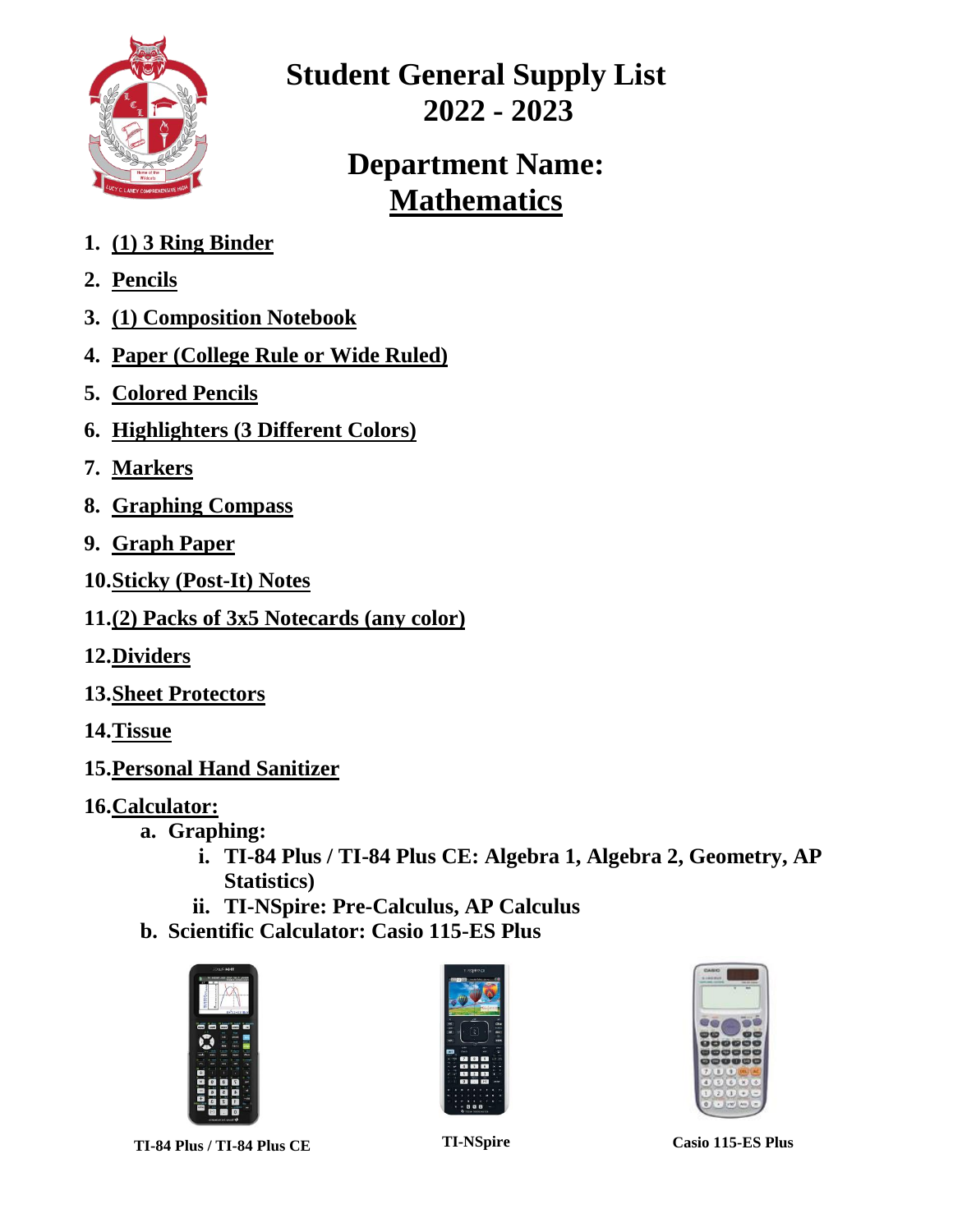

# **Department Name: Science**

- **1.(1) 3 Ring Binder**
- **2. Dividers**
- **3.Pens**
- **4.Pencils**
- **5.Highlighters**
- **6.Index Cards**
- **7.Paper (College Rule or Wide Ruled)**
- **8. Calculator**
- **9. Small White Board**
- **10. Poster Boards**
- **11. Colored Pencils**
- **12. Personal Hand Sanitizer**